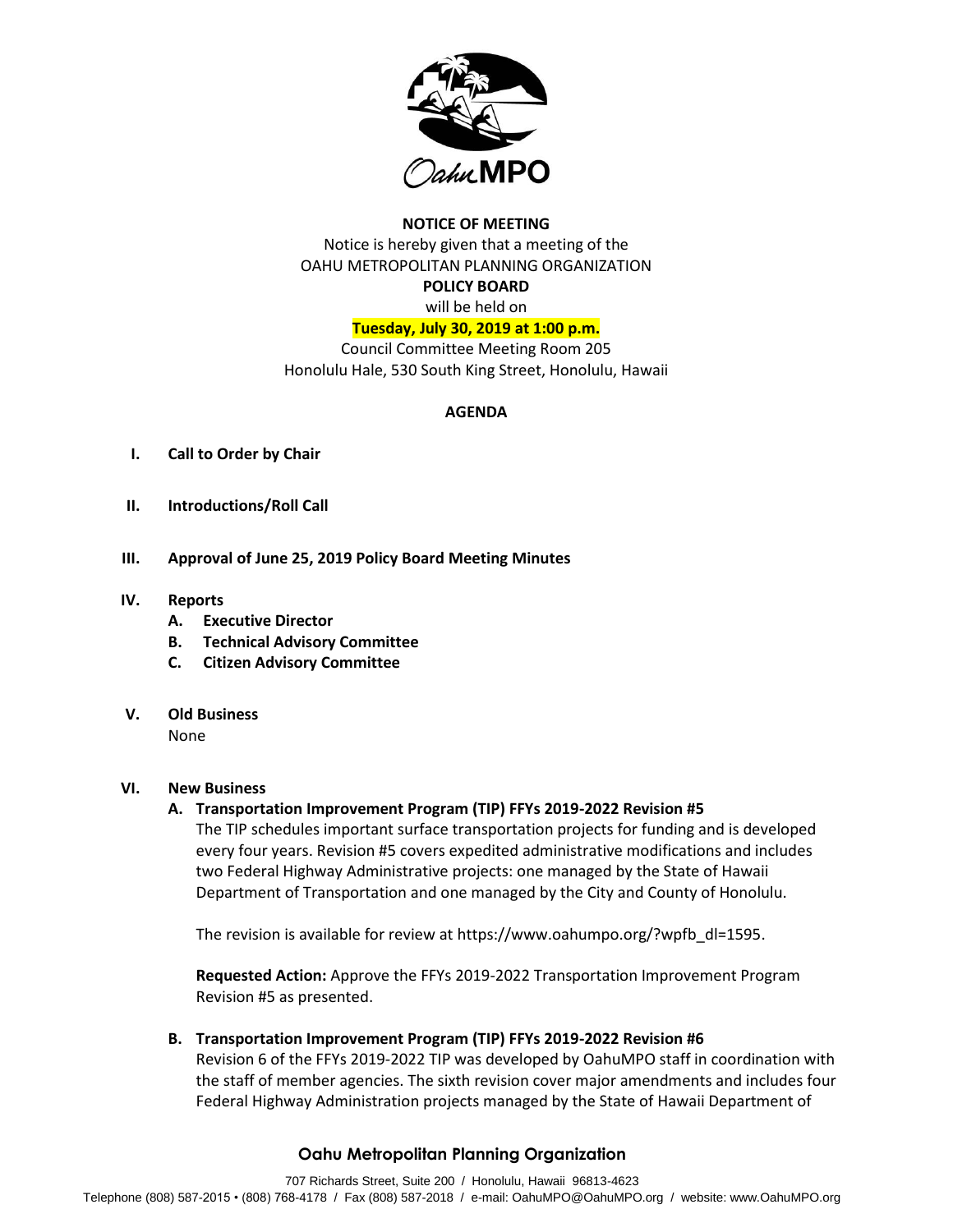Transportation and one Federal Transit Administration project managed by City and County of Honolulu.

The revision is available for review a[t https://www.oahumpo.org/?wpfb\\_dl=1596.](https://www.oahumpo.org/?wpfb_dl=1596)

**Requested Action:** Approve the FFYs 2019-2022 Transportation Improvement Program Revision #6 as presented.

### **C. TOD Advisory Committee Discussion**

The Policy Board Bylaws allows for the formation of a Transit-Oriented Development (TOD) Advisory Committee. Policy Board members will discuss whether to proceed with the implementation of a TOD Advisory Committee, and if so, determine the purpose, structure, and membership of this advisory committee.

## **D. PB Chair presentation on 2019 Annual NARC conference**

In June 2019, Policy Board Chair, Councilmember Elefante attended the 2019 Annual NARC conference in Omaha, NE. He will report on his experience at the conference and discuss his ideas and suggestions on best practices, collaborations, and innovations that can be beneficial to OahuMPO and for transportation on Oahu.

# **VII. Invitation to interested members of the public to be heard on matters not included on the agenda**

**VIII. Announcements**

### **IX. Adjournment**

**PUBLIC TESTIMONY** will be accepted on any Policy Board agenda item. Testimony will be accepted as follows:

# **Oral Testimony**

Oral testimony is limited to three (3) minutes per person, per agenda item.

Written documentation of oral testimony is requested (submit 1 original to OahuMPO staff).

Any person wishing to speak on an agenda item may register by:

- Calling 587-2015 at least two (2) hours prior to the start of the meeting (calls to testify at meetings starting before 10:00 a.m. must reach the OahuMPO office prior to the close of the preceding business day); or
- Signing up in person at the meeting prior to the start of the meeting.

Note: Submittal of written testimony does not automatically place you on the list for oral testimony. Those wishing to testify orally, must still register to testify.

### **Written Testimony**

One (1) original and fifteen (15) copies of each written testimony is required. Written testimony must reach the OahuMPO office at least 24 hours prior to the start of the meeting (for Monday meetings, written testimony must reach the OahuMPO office by the prior Friday morning).